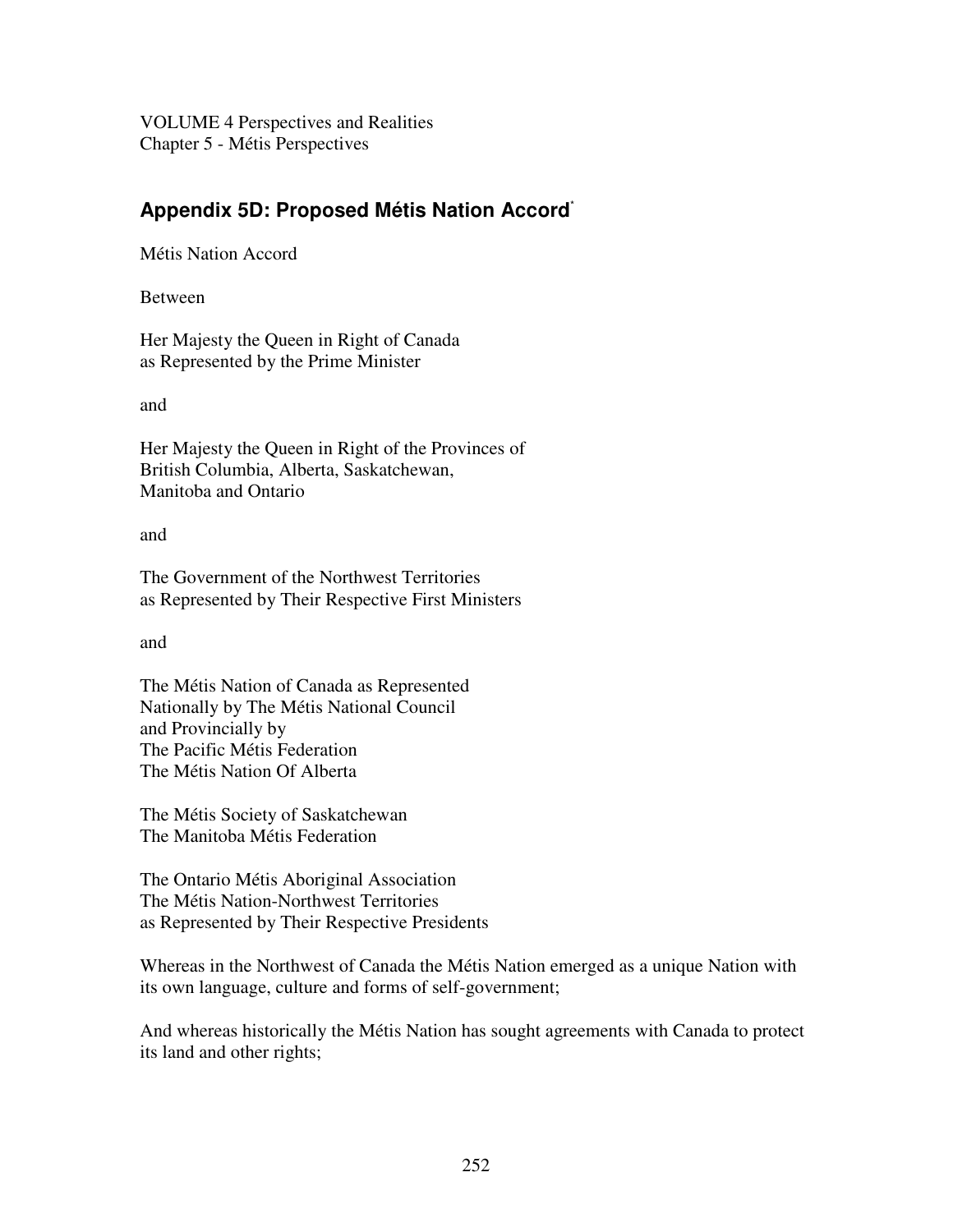And whereas Métis were formally recognized in the Manitoba Act, 1870 and the Dominion Lands Act;

And whereas the existing aboriginal and treaty rights of Aboriginal peoples including the Métis are recognized and affirmed in the Constitution Act, 1982;

And whereas the Métis Nation, Canada and the Provinces agree that it is just and desirable to recognize the contribution made by the Métis to the Canadian federation and further agree that measures are necessary to strengthen their place within the Canadian federation;

And whereas the Métis people of Canada have contributed and continue to contribute to the development and prosperity of Canada;

And whereas the Métis Nation, Canada and the Provinces agree that it is necessary and desirable to set out their respective roles and obligations to each other;

NOW THEREFORE the representatives of the Métis Nation, Canada and the Provinces hereby agree to enter into an Accord with the following terms:<sup>1</sup>

1. Definitions

For the purposes of the Métis Nation and this Accord,

(a) "Métis" means an Aboriginal person who self-identifies as Métis, who is distinct from Indian and Inuit and is a descendant of those Métis who received or were entitled to receive land grants and/or scrip under the provisions of the Manitoba Act, 1870, or the Dominion Lands Act, as enacted from time to time.

(b) "Métis Nation" means the community of Métis persons in subsection a) and persons of Aboriginal descent who are accepted by that community.

(c) "Incremental program delivery costs" means those costs for the new or enhanced programs intended exclusively for Métis and delivered by Métis self-governing institutions, additional to the costs of programs which are replaced by those new or enhanced programs.

(d) "Transfer payments" means financial transfers provided to Métis self-governing institutions by Canada or the Provinces, whether in the form of block grants, cost-sharing, formula finance or like methods and intended to help defray the costs of Métis selfgoverning institutions.

(e) "Direct costs of Métis self-governing institutions established as a result of selfgovernment agreements" means the start-up and operating costs of structures established to direct Métis self-government, including boards and legislative bodies, but excluding the operating costs of organizations intended to deliver programs.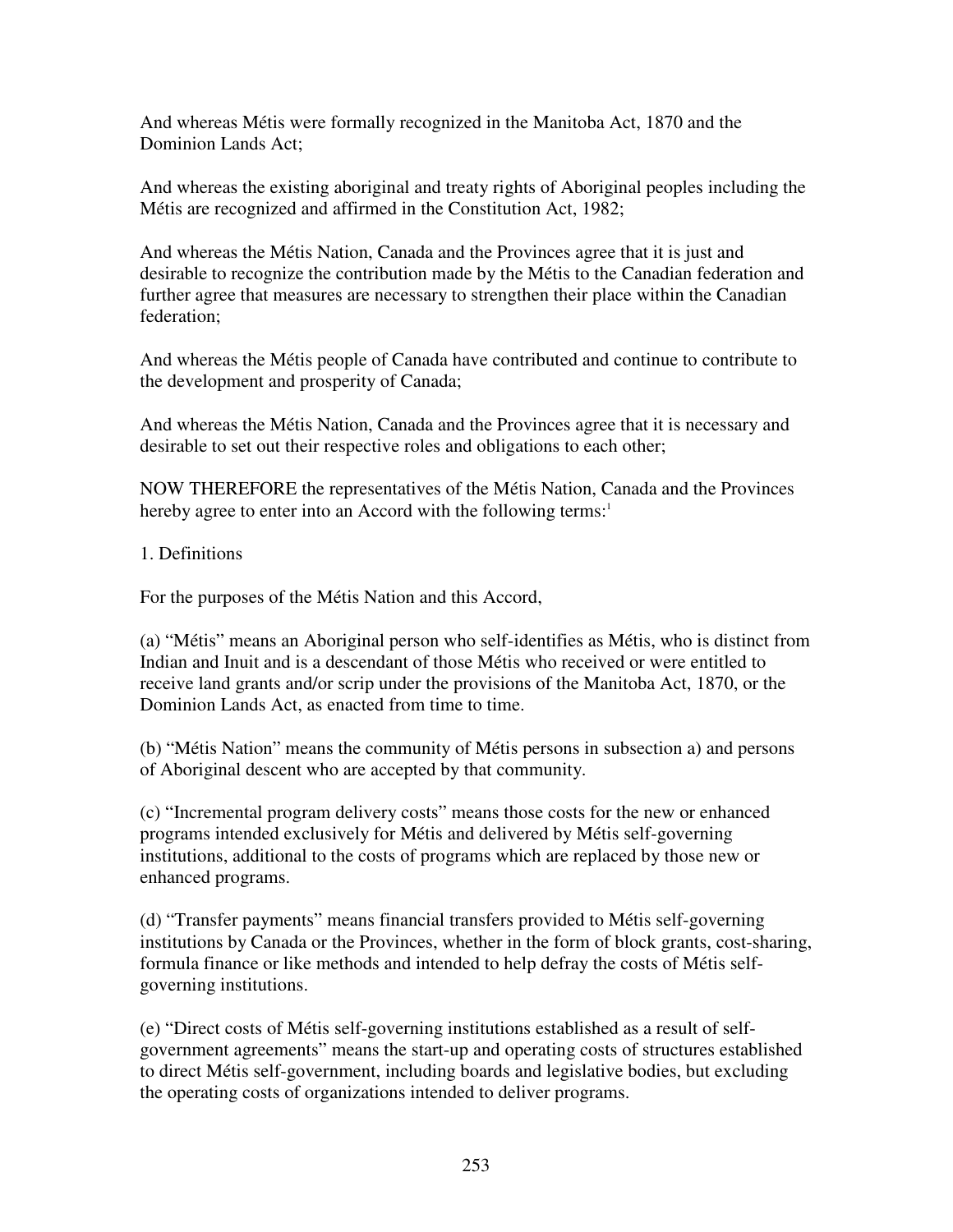(f) "Provinces" means the provinces of British Columbia, Alberta, Saskatchewan, Manitoba and Alberta and the Northwest Territories.

(g) "Métis self-governing institution" means an institution established pursuant to a selfgovernment agreement.

(h) "Self-government negotiations" means negotiations within the context of section 35.2(1) of the Constitution Act, 1982.

2. Enumeration and Métis Registry

Canada and the Provinces will contribute resources to the Métis Nation to conduct an enumeration of the Métis Nation including the costs of administering and maintaining a Métis Nation controlled national registry. This process, which will include a right of appeal, will be determined through multilateral negotiations among the parties to this Accord.

3. Self-Government Negotiations

(a) Without altering the obligations of the Government of Canada and the Provinces under section

35.2 of the Constitution Act, 1982, the Government of Canada, the representatives of the Métis Nation and the Provinces agree to negotiate in good faith the implementation of the right of self-government, including issues of

(i) jurisdiction; and

(ii) economic and fiscal arrangements, with the objective of concluding tripartite selfgovernment agreements elaborating the relationship among the Métis Nation, Canada and the Provinces.

(b) For the purposes of the Northwest Territories, negotiations will be conducted through comprehensive land claims, treaty or self-government negotiations and will include both Métis and Indians as parties.

(c) Notwithstanding subsection b), subsection a) shall apply in the Northwest Territories

(i) in geographic areas where an Indian band proceeds to treaty land entitlement negotiations and where Métis in that geographic area are ineligible or decide not to be participants in said negotiations; and,

(ii) one year following the effective date of this Accord, except for those parts of the Northwest Territories covered by comprehensive land claims, treaty or self-government agreements that include both Métis and Indians as parties or where such negotiations are in progress.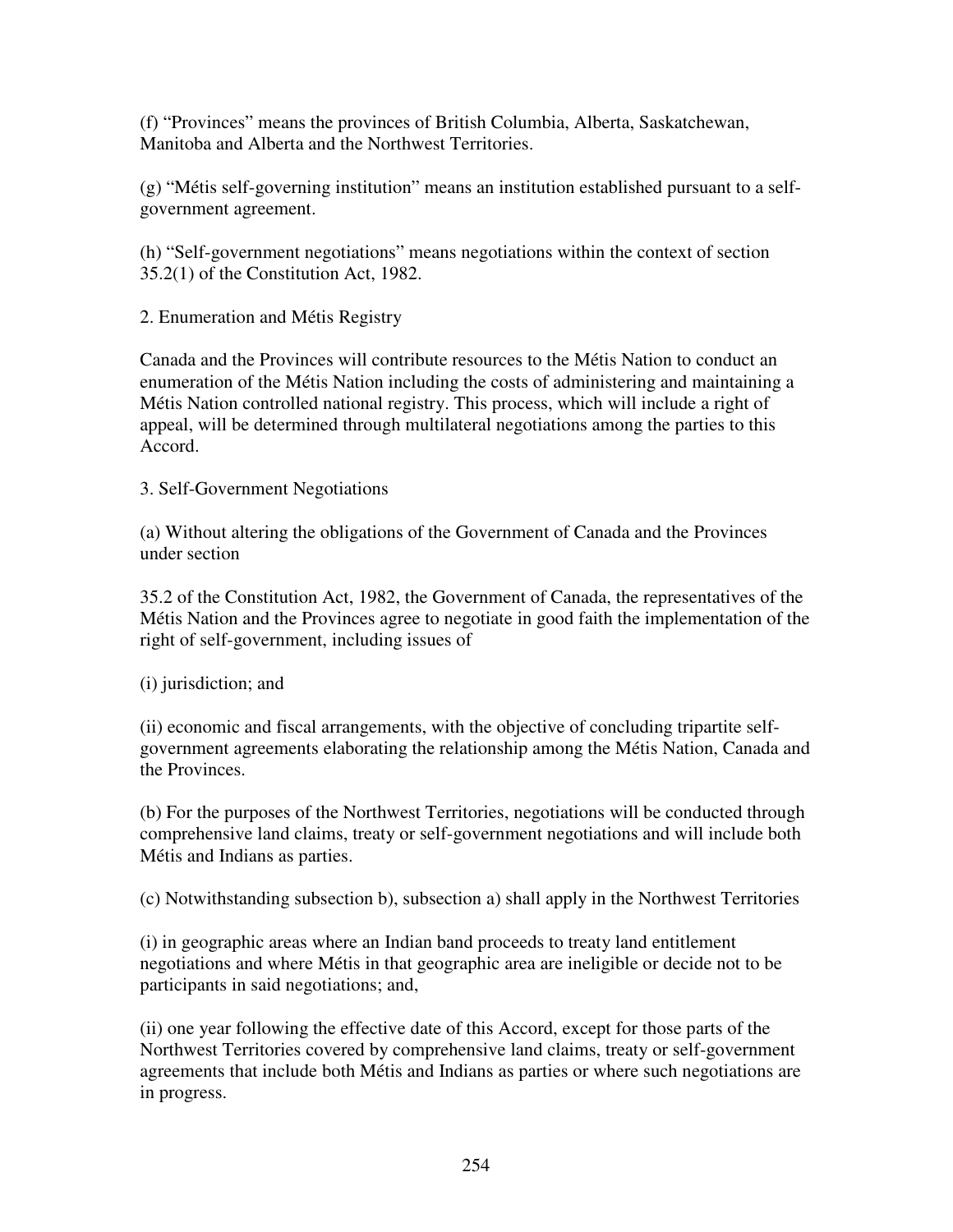#### 4. Lands and Resources

Within the context of self-government negotiations,

(a) Canada and the Provinces agree, where appropriate, to provide access to lands and resources to Métis and Métis self-governing institutions;

(b) Where land is to be provided, Canada and the Provinces, except Alberta, agree to make available their fair share of Crown lands for transfer to Métis self-governing institutions;

(c) The value of the transfers and access referred to in this section shall be taken into account in self-government negotiations; and

(d) Canada and the Provinces agree to enter into discussion with representatives of the Métis Nation on the establishment of a land negotiation process.

Consistent with the above, it is acknowledged that Alberta has negotiated and transferred the fee simple in 1.28 million acres of land to the Métis in Alberta and has committed to spending \$310 million over 17 years, pursuant to the Alberta-Métis Settlements Accord.

### 5. Resourcing of Negotiations

Canada and the Provinces agree to contribute adequate resources to enable representatives of the Métis Nation to participate in tripartite self-government negotiations.

### 6. Devolution

In self-government negotiations, Canada and the Provinces will negotiate the transfer to Métis self-governing institutions the portion of aboriginal programs and services currently available to Métis.

### 7. Cost of Institutions

Canada agrees to provide a substantial portion of the direct costs of Métis self-governing institutions established as a result of self-government agreements. The Provinces and the Métis Nation will provide the remaining portion of the costs. The Métis Nation share of the remaining portion of the cost will be determined in self-government negotiations taking into account the capacity of Métis governments to raise revenue from their own sources.

### 8. Net Incremental Program and Delivery Costs

Canada agrees to provide its share of the net incremental program and delivery costs deriving from self-government agreements. The Provinces and the Métis Nation will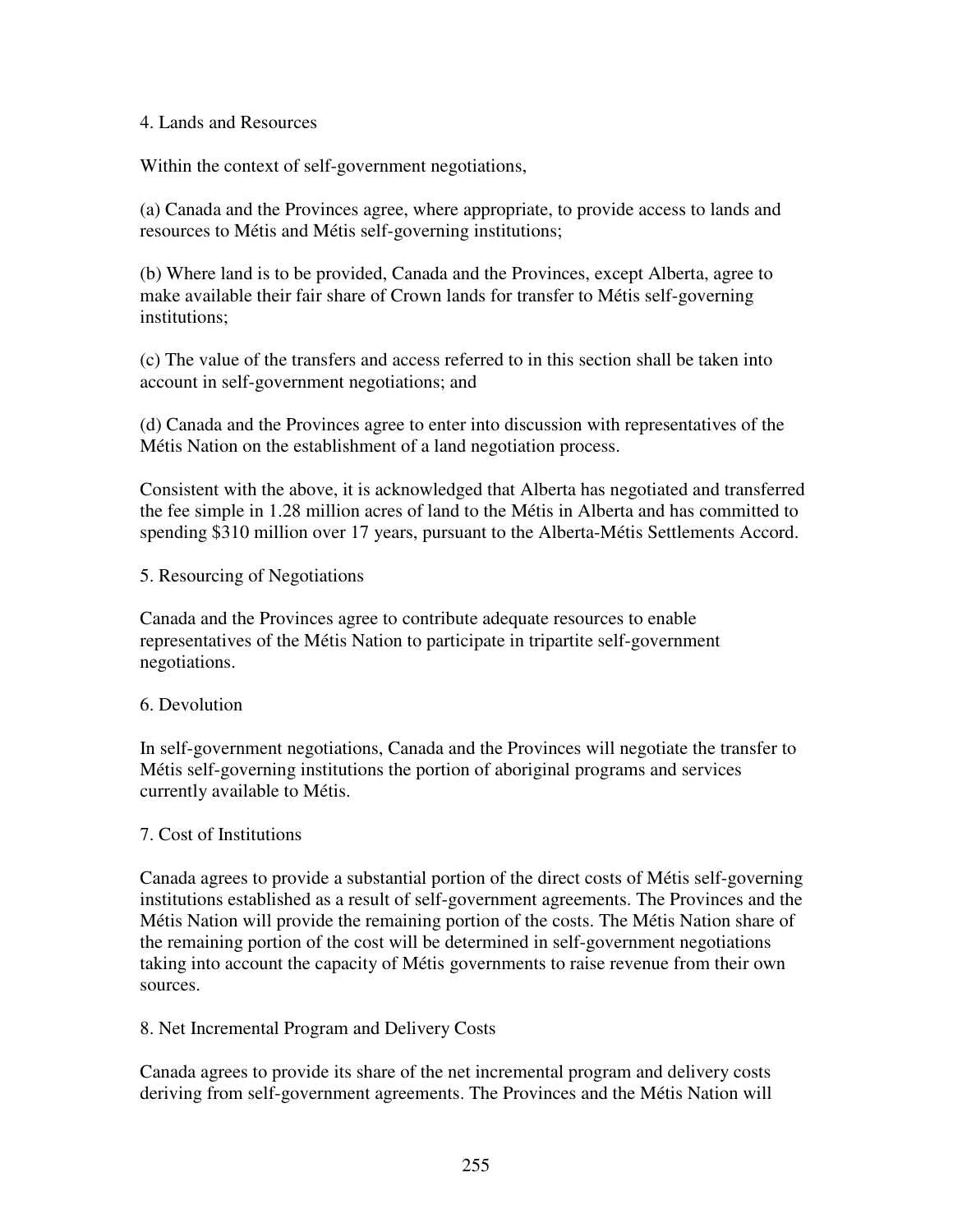provide the remaining portion of the costs. The Métis Nation share of the remaining portion of the cost will be determined in self-government negotiations taking into account the capacity of Métis governments to raise revenue from their own sources.

9. Transfer Payments

Within the context of self-government negotiations,

(a) Canada and the Provinces agree to provide Métis self-governing institutions with transfer payments to enable them to establish and deliver programs and services to Métis.

(b) These transfer payments shall assist Métis self-governing institutions to establish similar types of programs and services as those enjoyed by other Aboriginal peoples.

10. Preservation of Existing Commitments

(a) Canada will not reduce funding or services to the Aboriginal peoples of Canada as a result of the signing of this Accord or the coming into force of section 91A of the Constitution Act, 1867.

(b) Canada and the Provinces will not reduce funding or services to Métis as a result of the signing of this Accord or the coming into force of section 91A of the Constitution Act, 1867.

11. Alberta Métis Settlements

Without derogating from the Métis Nation's right of representation on general matters, this Accord recognizes that the Alberta Métis Settlements' General Council has the sole right to negotiate, conclude and implement intergovernmental agreements respecting the lands, members, and self-government of the Métis Settlements in Alberta.

12. Gender Equality

The rights and benefits referred to in this Accord are guaranteed equally to female and male persons.

### 13. Non-Derogation

(a) Nothing in this Accord shall be construed so as to abrogate from any aboriginal, treaty, or other rights or freedoms that pertain to the Aboriginal people of Canada.

(b) Nothing in this Accord is intended to apply to any other Aboriginal people who are not within the ambit of this Accord.

14. Nature of Instrument and Legal Certainty 2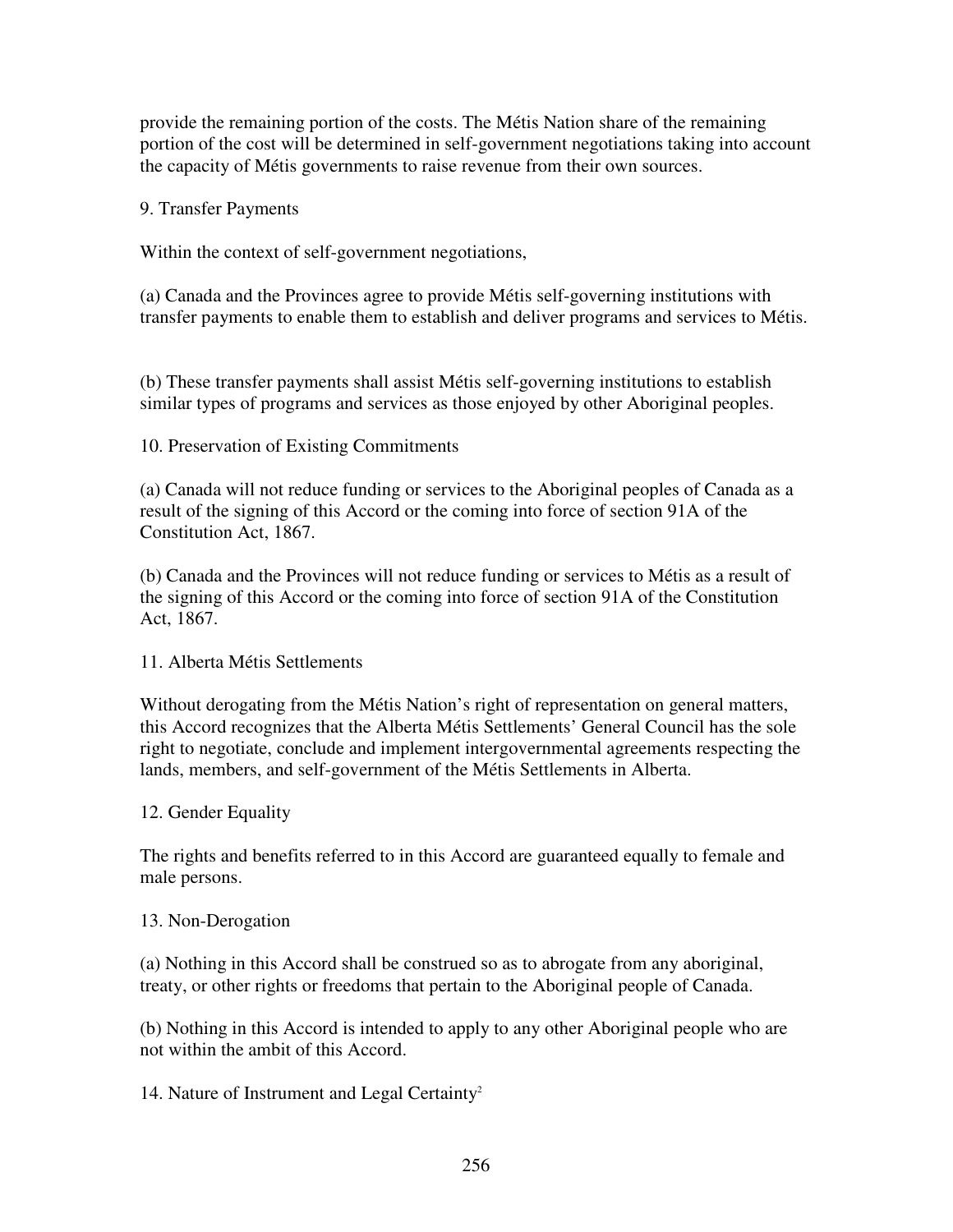Upon a proclamation issued by the Governor General under the Great Seal of Canada of amendments to the Constitution of Canada, which include an amendment to the Constitution Act, 1982 recognizing the inherent right of self-government of the Aboriginal peoples of Canada and the coming into force of section 91A of the Constitution Act, 1867, clarifying that all of the Aboriginal peoples of Canada are included in section 91(24), the Government of Canada shall recommend to Parliament and the Governments of the Provinces shall recommend to their Legislative Assemblies legislation or take such other steps as are necessary to confirm that this Accord is approved, is legally binding on Her Majesty and is both enforceable and justiciable. The Accord shall be included as a schedule to the legislation.

15. Application of Political Accord Relating to Aboriginal Constitutional Matters

The provisions of the Political Accord Relating to Aboriginal Constitutional Matters and the proposed "Negotiations Processes Accord" shall apply to the Métis Nation. Where the provisions of the Métis Nation Accord are more specific or relate to matters not addressed in the Political Accord Relating to Aboriginal Constitutional Matters and the proposed "Negotiations Processes Accord," the provisions of the Métis Nation Accord shall prevail.

16. Representation of the Métis Nation

(a) The Métis Nation is represented nationally by the Métis National Council. Provincial and territorial representation of the Métis Nation includes the Pacific Métis Federation, Métis Nation of Alberta, Métis Society of Saskatchewan, Manitoba Métis Federation, Ontario Métis Aboriginal Association and the Métis Nation-Northwest Territories, acting either collectively or in their individual capacity, as the context requires, or their successor Métis organizations, legislative bodies or governments.

(b) The parties agree that:

(i) self-government agreements referred to in this Accord shall be negotiated only by duly mandated representatives of the Métis Nation directly concerned including, for greater certainty, duly mandated representatives of Métis Nation communities;

(ii) the preferred means for resolving issues with respect to the representation of Métis for the purposes of participation in self-government negotiations, is to use procedures internal to the Métis Nation; and

(iii) if requested by a group of Métis, the federal and provincial governments concerned may participate in an informal, mutually agreed upon process with the Métis Nation to resolve a representation issue that is not resolved internally.

17. Ratification Procedure